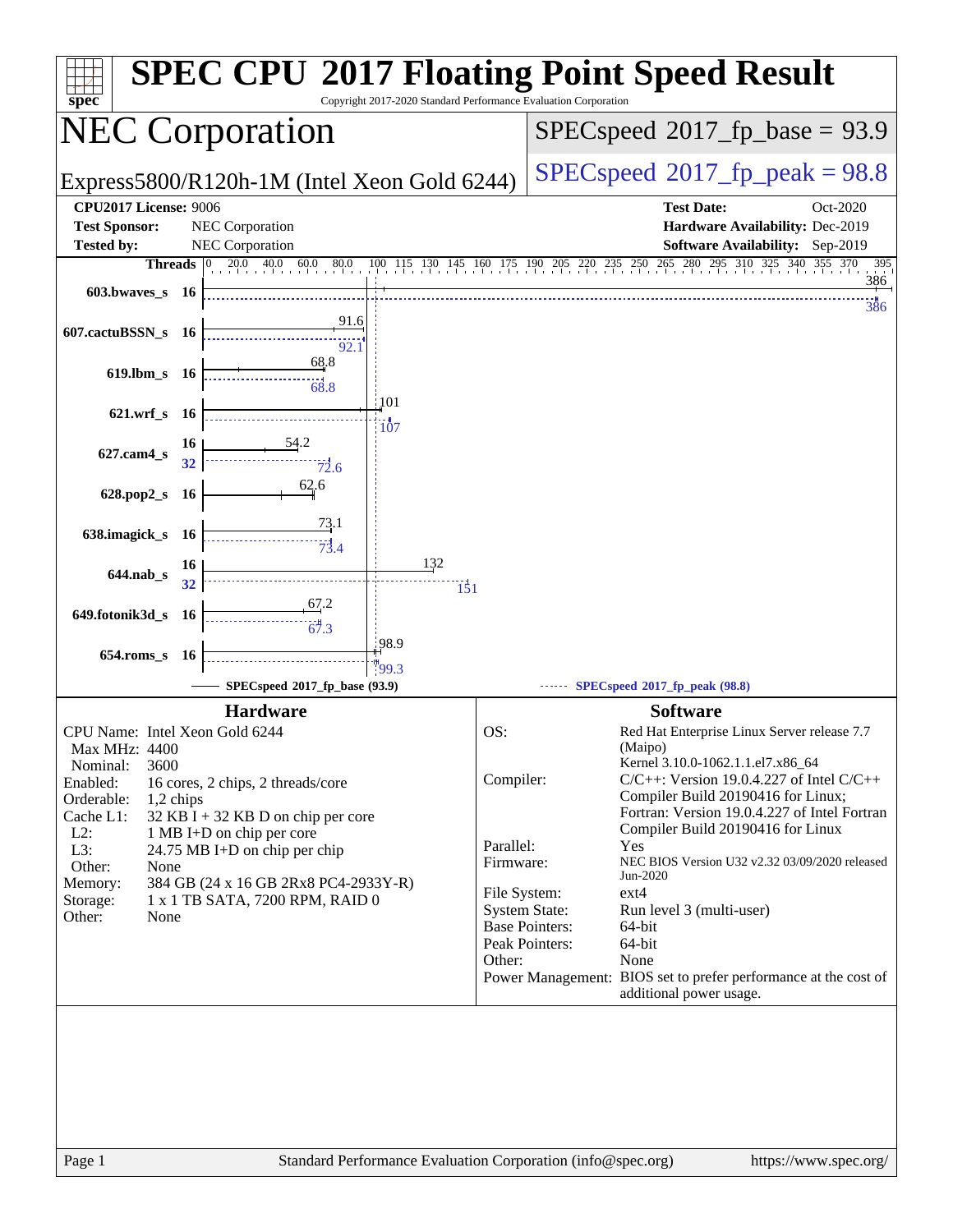#### **[spec](http://www.spec.org/) [SPEC CPU](http://www.spec.org/auto/cpu2017/Docs/result-fields.html#SPECCPU2017FloatingPointSpeedResult)[2017 Floating Point Speed Result](http://www.spec.org/auto/cpu2017/Docs/result-fields.html#SPECCPU2017FloatingPointSpeedResult)** Copyright 2017-2020 Standard Performance Evaluation Corporation NEC Corporation Express5800/R120h-1M (Intel Xeon Gold 6244) [SPECspeed](http://www.spec.org/auto/cpu2017/Docs/result-fields.html#SPECspeed2017fppeak)<sup>®</sup>[2017\\_fp\\_peak = 9](http://www.spec.org/auto/cpu2017/Docs/result-fields.html#SPECspeed2017fppeak)8.8  $SPECspeed*2017_fp\_base = 93.9$  $SPECspeed*2017_fp\_base = 93.9$ **[CPU2017 License:](http://www.spec.org/auto/cpu2017/Docs/result-fields.html#CPU2017License)** 9006 **[Test Date:](http://www.spec.org/auto/cpu2017/Docs/result-fields.html#TestDate)** Oct-2020 **[Test Sponsor:](http://www.spec.org/auto/cpu2017/Docs/result-fields.html#TestSponsor)** NEC Corporation **[Hardware Availability:](http://www.spec.org/auto/cpu2017/Docs/result-fields.html#HardwareAvailability)** Dec-2019 **[Tested by:](http://www.spec.org/auto/cpu2017/Docs/result-fields.html#Testedby)** NEC Corporation **[Software Availability:](http://www.spec.org/auto/cpu2017/Docs/result-fields.html#SoftwareAvailability)** Sep-2019 **[Results Table](http://www.spec.org/auto/cpu2017/Docs/result-fields.html#ResultsTable) [Benchmark](http://www.spec.org/auto/cpu2017/Docs/result-fields.html#Benchmark) [Threads](http://www.spec.org/auto/cpu2017/Docs/result-fields.html#Threads) [Seconds](http://www.spec.org/auto/cpu2017/Docs/result-fields.html#Seconds) [Ratio](http://www.spec.org/auto/cpu2017/Docs/result-fields.html#Ratio) [Seconds](http://www.spec.org/auto/cpu2017/Docs/result-fields.html#Seconds) [Ratio](http://www.spec.org/auto/cpu2017/Docs/result-fields.html#Ratio) [Seconds](http://www.spec.org/auto/cpu2017/Docs/result-fields.html#Seconds) [Ratio](http://www.spec.org/auto/cpu2017/Docs/result-fields.html#Ratio) Base [Threads](http://www.spec.org/auto/cpu2017/Docs/result-fields.html#Threads) [Seconds](http://www.spec.org/auto/cpu2017/Docs/result-fields.html#Seconds) [Ratio](http://www.spec.org/auto/cpu2017/Docs/result-fields.html#Ratio) [Seconds](http://www.spec.org/auto/cpu2017/Docs/result-fields.html#Seconds) [Ratio](http://www.spec.org/auto/cpu2017/Docs/result-fields.html#Ratio) [Seconds](http://www.spec.org/auto/cpu2017/Docs/result-fields.html#Seconds) [Ratio](http://www.spec.org/auto/cpu2017/Docs/result-fields.html#Ratio) Peak** [603.bwaves\\_s](http://www.spec.org/auto/cpu2017/Docs/benchmarks/603.bwaves_s.html) 16 569 104 150 394 **[153](http://www.spec.org/auto/cpu2017/Docs/result-fields.html#Median) [386](http://www.spec.org/auto/cpu2017/Docs/result-fields.html#Median)** 16 153 386 **[153](http://www.spec.org/auto/cpu2017/Docs/result-fields.html#Median) [386](http://www.spec.org/auto/cpu2017/Docs/result-fields.html#Median)** 153 385

[607.cactuBSSN\\_s](http://www.spec.org/auto/cpu2017/Docs/benchmarks/607.cactuBSSN_s.html) 16 223 74.8 **[182](http://www.spec.org/auto/cpu2017/Docs/result-fields.html#Median) [91.6](http://www.spec.org/auto/cpu2017/Docs/result-fields.html#Median)** 182 91.8 16 181 91.8 **[181](http://www.spec.org/auto/cpu2017/Docs/result-fields.html#Median) [92.1](http://www.spec.org/auto/cpu2017/Docs/result-fields.html#Median)** 180 92.4 [619.lbm\\_s](http://www.spec.org/auto/cpu2017/Docs/benchmarks/619.lbm_s.html) 16 257 20.4 75.1 69.8 **[76.1](http://www.spec.org/auto/cpu2017/Docs/result-fields.html#Median) [68.8](http://www.spec.org/auto/cpu2017/Docs/result-fields.html#Median)** 16 76.2 68.8 **[76.1](http://www.spec.org/auto/cpu2017/Docs/result-fields.html#Median) [68.8](http://www.spec.org/auto/cpu2017/Docs/result-fields.html#Median)** 75.9 69.0 [621.wrf\\_s](http://www.spec.org/auto/cpu2017/Docs/benchmarks/621.wrf_s.html) 16 147 90.1 **[131](http://www.spec.org/auto/cpu2017/Docs/result-fields.html#Median) [101](http://www.spec.org/auto/cpu2017/Docs/result-fields.html#Median)** 129 102 16 124 107 **[124](http://www.spec.org/auto/cpu2017/Docs/result-fields.html#Median) [107](http://www.spec.org/auto/cpu2017/Docs/result-fields.html#Median)** 123 107 [627.cam4\\_s](http://www.spec.org/auto/cpu2017/Docs/benchmarks/627.cam4_s.html) 16 252 35.2 163 54.3 **[163](http://www.spec.org/auto/cpu2017/Docs/result-fields.html#Median) [54.2](http://www.spec.org/auto/cpu2017/Docs/result-fields.html#Median)** 32 122 72.7 **[122](http://www.spec.org/auto/cpu2017/Docs/result-fields.html#Median) [72.6](http://www.spec.org/auto/cpu2017/Docs/result-fields.html#Median)** 123 72.3 [628.pop2\\_s](http://www.spec.org/auto/cpu2017/Docs/benchmarks/628.pop2_s.html) 16 267 44.5 186 63.7 **[190](http://www.spec.org/auto/cpu2017/Docs/result-fields.html#Median) [62.6](http://www.spec.org/auto/cpu2017/Docs/result-fields.html#Median)** 16 267 44.5 186 63.7 **[190](http://www.spec.org/auto/cpu2017/Docs/result-fields.html#Median) [62.6](http://www.spec.org/auto/cpu2017/Docs/result-fields.html#Median)** [638.imagick\\_s](http://www.spec.org/auto/cpu2017/Docs/benchmarks/638.imagick_s.html) 16 198 73.0 197 73.2 **[197](http://www.spec.org/auto/cpu2017/Docs/result-fields.html#Median) [73.1](http://www.spec.org/auto/cpu2017/Docs/result-fields.html#Median)** 16 196 73.4 198 73.0 **[197](http://www.spec.org/auto/cpu2017/Docs/result-fields.html#Median) [73.4](http://www.spec.org/auto/cpu2017/Docs/result-fields.html#Median)** [644.nab\\_s](http://www.spec.org/auto/cpu2017/Docs/benchmarks/644.nab_s.html) 16 **[133](http://www.spec.org/auto/cpu2017/Docs/result-fields.html#Median) [132](http://www.spec.org/auto/cpu2017/Docs/result-fields.html#Median)** 132 132 133 132 32 **[115](http://www.spec.org/auto/cpu2017/Docs/result-fields.html#Median) [151](http://www.spec.org/auto/cpu2017/Docs/result-fields.html#Median)** 115 152 115 151 [649.fotonik3d\\_s](http://www.spec.org/auto/cpu2017/Docs/benchmarks/649.fotonik3d_s.html) 16 159 57.5 135 67.3 **[136](http://www.spec.org/auto/cpu2017/Docs/result-fields.html#Median) [67.2](http://www.spec.org/auto/cpu2017/Docs/result-fields.html#Median)** 16 135 67.4 **[136](http://www.spec.org/auto/cpu2017/Docs/result-fields.html#Median) [67.3](http://www.spec.org/auto/cpu2017/Docs/result-fields.html#Median)** 138 66.1

[654.roms\\_s](http://www.spec.org/auto/cpu2017/Docs/benchmarks/654.roms_s.html) 16 155 102 161 98.0 **[159](http://www.spec.org/auto/cpu2017/Docs/result-fields.html#Median) [98.9](http://www.spec.org/auto/cpu2017/Docs/result-fields.html#Median)** 16 **[159](http://www.spec.org/auto/cpu2017/Docs/result-fields.html#Median) [99.3](http://www.spec.org/auto/cpu2017/Docs/result-fields.html#Median)** 161 98.1 157 100 **[SPECspeed](http://www.spec.org/auto/cpu2017/Docs/result-fields.html#SPECspeed2017fpbase)[2017\\_fp\\_base =](http://www.spec.org/auto/cpu2017/Docs/result-fields.html#SPECspeed2017fpbase) 93.9 [SPECspeed](http://www.spec.org/auto/cpu2017/Docs/result-fields.html#SPECspeed2017fppeak)[2017\\_fp\\_peak =](http://www.spec.org/auto/cpu2017/Docs/result-fields.html#SPECspeed2017fppeak) 98.8**

Results appear in the [order in which they were run.](http://www.spec.org/auto/cpu2017/Docs/result-fields.html#RunOrder) Bold underlined text [indicates a median measurement](http://www.spec.org/auto/cpu2017/Docs/result-fields.html#Median).

#### **[Operating System Notes](http://www.spec.org/auto/cpu2017/Docs/result-fields.html#OperatingSystemNotes)**

Stack size set to unlimited using "ulimit -s unlimited"

#### **[Environment Variables Notes](http://www.spec.org/auto/cpu2017/Docs/result-fields.html#EnvironmentVariablesNotes)**

Environment variables set by runcpu before the start of the run: KMP\_AFFINITY = "granularity=fine,compact,1,0" LD\_LIBRARY\_PATH = "/home/cpu2017/lib/intel64" OMP\_STACKSIZE = "192M"

#### **[General Notes](http://www.spec.org/auto/cpu2017/Docs/result-fields.html#GeneralNotes)**

 Binaries compiled on a system with 1x Intel Core i9-7900X CPU + 32GB RAM memory using Redhat Enterprise Linux 7.5 Transparent Huge Pages enabled by default Prior to runcpu invocation Filesystem page cache synced and cleared with: sync; echo 3 > /proc/sys/vm/drop\_caches

 NA: The test sponsor attests, as of date of publication, that CVE-2017-5754 (Meltdown) is mitigated in the system as tested and documented. Yes: The test sponsor attests, as of date of publication, that CVE-2017-5753 (Spectre variant 1) is mitigated in the system as tested and documented. Yes: The test sponsor attests, as of date of publication, that CVE-2017-5715 (Spectre variant 2) is mitigated in the system as tested and documented.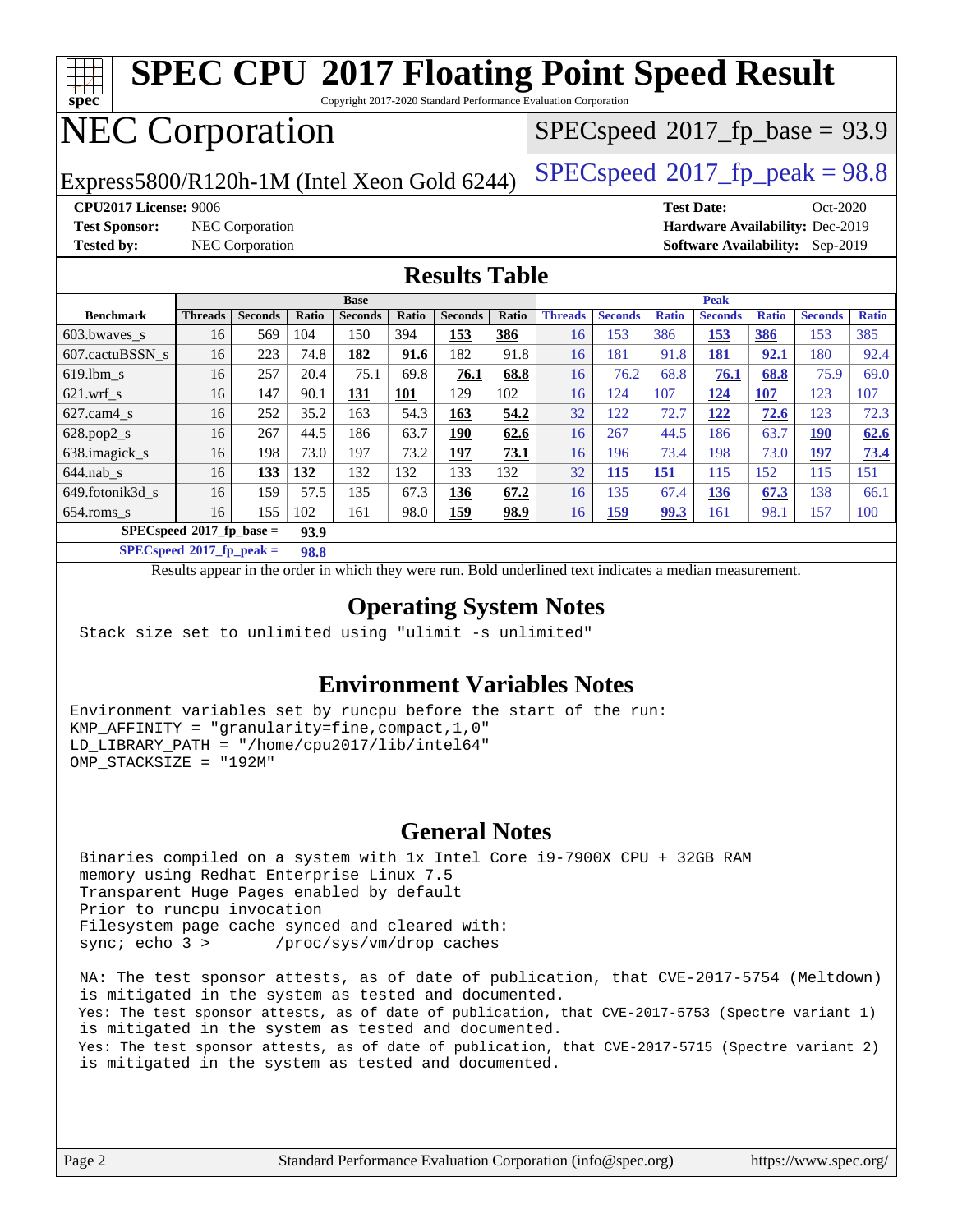| <b>SPEC CPU®2017 Floating Point Speed Result</b><br>spec<br>Copyright 2017-2020 Standard Performance Evaluation Corporation                                                                                                                                                                                                                                                                                                                                                                                                                                                                                                                                                                                                                                                                                                                                                                                                                                                                                                                                                                                                                        |                                                                                                            |                                                                                                                                                             |  |  |
|----------------------------------------------------------------------------------------------------------------------------------------------------------------------------------------------------------------------------------------------------------------------------------------------------------------------------------------------------------------------------------------------------------------------------------------------------------------------------------------------------------------------------------------------------------------------------------------------------------------------------------------------------------------------------------------------------------------------------------------------------------------------------------------------------------------------------------------------------------------------------------------------------------------------------------------------------------------------------------------------------------------------------------------------------------------------------------------------------------------------------------------------------|------------------------------------------------------------------------------------------------------------|-------------------------------------------------------------------------------------------------------------------------------------------------------------|--|--|
| <b>NEC Corporation</b>                                                                                                                                                                                                                                                                                                                                                                                                                                                                                                                                                                                                                                                                                                                                                                                                                                                                                                                                                                                                                                                                                                                             |                                                                                                            | $SPEC speed^{\circ}2017$ fp base = 93.9                                                                                                                     |  |  |
| Express5800/R120h-1M (Intel Xeon Gold 6244)                                                                                                                                                                                                                                                                                                                                                                                                                                                                                                                                                                                                                                                                                                                                                                                                                                                                                                                                                                                                                                                                                                        |                                                                                                            | $SPEC speed^{\circ}2017$ [p_peak = 98.8                                                                                                                     |  |  |
| <b>CPU2017 License: 9006</b><br><b>Test Sponsor:</b><br>NEC Corporation<br><b>Tested by:</b><br>NEC Corporation                                                                                                                                                                                                                                                                                                                                                                                                                                                                                                                                                                                                                                                                                                                                                                                                                                                                                                                                                                                                                                    |                                                                                                            | <b>Test Date:</b><br>$Oct-2020$<br>Hardware Availability: Dec-2019<br><b>Software Availability:</b> Sep-2019                                                |  |  |
| <b>Platform Notes</b>                                                                                                                                                                                                                                                                                                                                                                                                                                                                                                                                                                                                                                                                                                                                                                                                                                                                                                                                                                                                                                                                                                                              |                                                                                                            |                                                                                                                                                             |  |  |
| BIOS Settings:<br>Thermal Configuration: Maximum Cooling<br>Workload Profile: General Peak Frequency Compute<br>Memory Patrol Scrubbing: Disabled<br>LLC Dead Line Allocation: Disabled<br>LLC Prefetch: Enabled<br>Enhanced Processor Performance: Enabled<br>Workload Profile: Custom<br>NUMA Group Size Optimization: Flat<br>Sysinfo program /home/cpu2017/bin/sysinfo<br>Rev: r6365 of 2019-08-21 295195f888a3d7edble6e46a485a0011<br>running on r120h1m Wed Oct 14 18:28:38 2020<br>SUT (System Under Test) info as seen by some common utilities.<br>For more information on this section, see<br>https://www.spec.org/cpu2017/Docs/config.html#sysinfo<br>From /proc/cpuinfo<br>model name : Intel(R) Xeon(R) Gold 6244 CPU @ 3.60GHz<br>"physical id"s (chips)<br>2<br>32 "processors"<br>cpu cores : 8<br>siblings : 16<br>physical 0: cores 3 4 8 17 18 24 25 27<br>physical 1: cores 2 8 9 18 19 20 25 26<br>From lscpu:<br>Architecture:<br>$CPU$ op-mode( $s$ ):<br>Byte Order:<br>CPU(s):<br>On-line CPU(s) list:<br>Thread( $s$ ) per core:<br>$Core(s)$ per socket:<br>Socket(s):<br>NUMA $node(s):$<br>Vendor ID:<br>CPU family: | x86_64<br>$32$ -bit, $64$ -bit<br>Little Endian<br>32<br>$0 - 31$<br>2<br>8<br>2<br>2<br>GenuineIntel<br>6 | cores, siblings (Caution: counting these is hw and system dependent. The following<br>excerpts from /proc/cpuinfo might not be reliable. Use with caution.) |  |  |
| Model:<br>Model name:<br>Stepping:                                                                                                                                                                                                                                                                                                                                                                                                                                                                                                                                                                                                                                                                                                                                                                                                                                                                                                                                                                                                                                                                                                                 | 85<br>6                                                                                                    | $Intel(R) Xeon(R) Gold 6244 CPU @ 3.60GHz$                                                                                                                  |  |  |
| CPU MHz:<br>BogoMIPS:<br>Virtualization:                                                                                                                                                                                                                                                                                                                                                                                                                                                                                                                                                                                                                                                                                                                                                                                                                                                                                                                                                                                                                                                                                                           | 3600.000<br>7200.00<br>$VT - x$                                                                            |                                                                                                                                                             |  |  |
| (Continued on next page)                                                                                                                                                                                                                                                                                                                                                                                                                                                                                                                                                                                                                                                                                                                                                                                                                                                                                                                                                                                                                                                                                                                           |                                                                                                            |                                                                                                                                                             |  |  |
| Page 3                                                                                                                                                                                                                                                                                                                                                                                                                                                                                                                                                                                                                                                                                                                                                                                                                                                                                                                                                                                                                                                                                                                                             | Standard Performance Evaluation Corporation (info@spec.org)                                                | https://www.spec.org/                                                                                                                                       |  |  |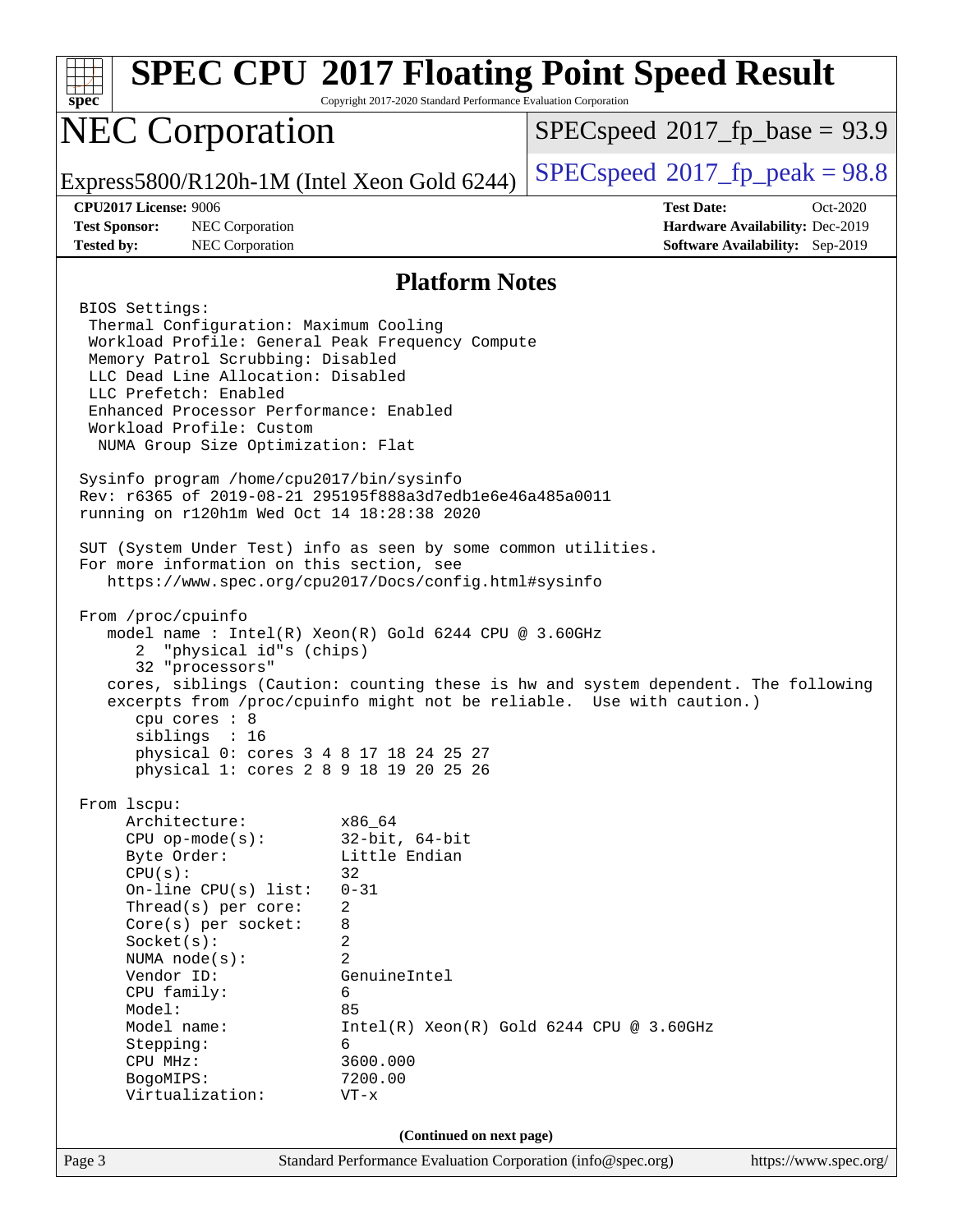**[spec](http://www.spec.org/) [SPEC CPU](http://www.spec.org/auto/cpu2017/Docs/result-fields.html#SPECCPU2017FloatingPointSpeedResult)[2017 Floating Point Speed Result](http://www.spec.org/auto/cpu2017/Docs/result-fields.html#SPECCPU2017FloatingPointSpeedResult)** Copyright 2017-2020 Standard Performance Evaluation Corporation NEC Corporation Express5800/R120h-1M (Intel Xeon Gold 6244)  $\left|$  [SPECspeed](http://www.spec.org/auto/cpu2017/Docs/result-fields.html#SPECspeed2017fppeak)<sup>®</sup>[2017\\_fp\\_peak = 9](http://www.spec.org/auto/cpu2017/Docs/result-fields.html#SPECspeed2017fppeak)8.8  $SPECspeed*2017_fp\_base = 93.9$  $SPECspeed*2017_fp\_base = 93.9$ **[CPU2017 License:](http://www.spec.org/auto/cpu2017/Docs/result-fields.html#CPU2017License)** 9006 **[Test Date:](http://www.spec.org/auto/cpu2017/Docs/result-fields.html#TestDate)** Oct-2020 **[Test Sponsor:](http://www.spec.org/auto/cpu2017/Docs/result-fields.html#TestSponsor)** NEC Corporation **[Hardware Availability:](http://www.spec.org/auto/cpu2017/Docs/result-fields.html#HardwareAvailability)** Dec-2019 **[Tested by:](http://www.spec.org/auto/cpu2017/Docs/result-fields.html#Testedby)** NEC Corporation **[Software Availability:](http://www.spec.org/auto/cpu2017/Docs/result-fields.html#SoftwareAvailability)** Sep-2019 **[Platform Notes \(Continued\)](http://www.spec.org/auto/cpu2017/Docs/result-fields.html#PlatformNotes)** L1d cache: 32K L1i cache: 32K L2 cache: 1024K L3 cache: 25344K NUMA node0 CPU(s): 0-7,16-23 NUMA node1 CPU(s): 8-15,24-31 Flags: fpu vme de pse tsc msr pae mce cx8 apic sep mtrr pge mca cmov pat pse36 clflush dts acpi mmx fxsr sse sse2 ss ht tm pbe syscall nx pdpe1gb rdtscp lm constant\_tsc art arch\_perfmon pebs bts rep\_good nopl xtopology nonstop\_tsc aperfmperf eagerfpu pni pclmulqdq dtes64 monitor ds\_cpl vmx smx est tm2 ssse3 sdbg fma cx16 xtpr pdcm pcid dca sse4\_1 sse4\_2 x2apic movbe popcnt tsc\_deadline\_timer aes xsave avx f16c rdrand lahf\_lm abm 3dnowprefetch epb cat\_l3 cdp\_l3 invpcid\_single intel\_ppin intel\_pt ssbd mba ibrs ibpb stibp ibrs\_enhanced tpr\_shadow vnmi flexpriority ept vpid fsgsbase tsc\_adjust bmi1 hle avx2 smep bmi2 erms invpcid rtm cqm mpx rdt\_a avx512f avx512dq rdseed adx smap clflushopt clwb avx512cd avx512bw avx512vl xsaveopt xsavec xgetbv1 cqm\_llc cqm\_occup\_llc cqm\_mbm\_total cqm\_mbm\_local dtherm ida arat pln pts pku ospke avx512\_vnni md\_clear spec\_ctrl intel\_stibp flush\_l1d arch\_capabilities /proc/cpuinfo cache data cache size : 25344 KB From numactl --hardware WARNING: a numactl 'node' might or might not correspond to a physical chip. available: 2 nodes (0-1) node 0 cpus: 0 1 2 3 4 5 6 7 16 17 18 19 20 21 22 23 node 0 size: 196264 MB node 0 free: 191650 MB node 1 cpus: 8 9 10 11 12 13 14 15 24 25 26 27 28 29 30 31 node 1 size: 163839 MB node 1 free: 159956 MB node distances: node 0 1 0: 10 21 1: 21 10 From /proc/meminfo MemTotal: 362893980 kB HugePages\_Total: 0 Hugepagesize: 2048 kB From /etc/\*release\* /etc/\*version\* os-release: NAME="Red Hat Enterprise Linux Server" VERSION="7.7 (Maipo)" ID="rhel" ID\_LIKE="fedora" **(Continued on next page)**

Page 4 Standard Performance Evaluation Corporation [\(info@spec.org\)](mailto:info@spec.org) <https://www.spec.org/>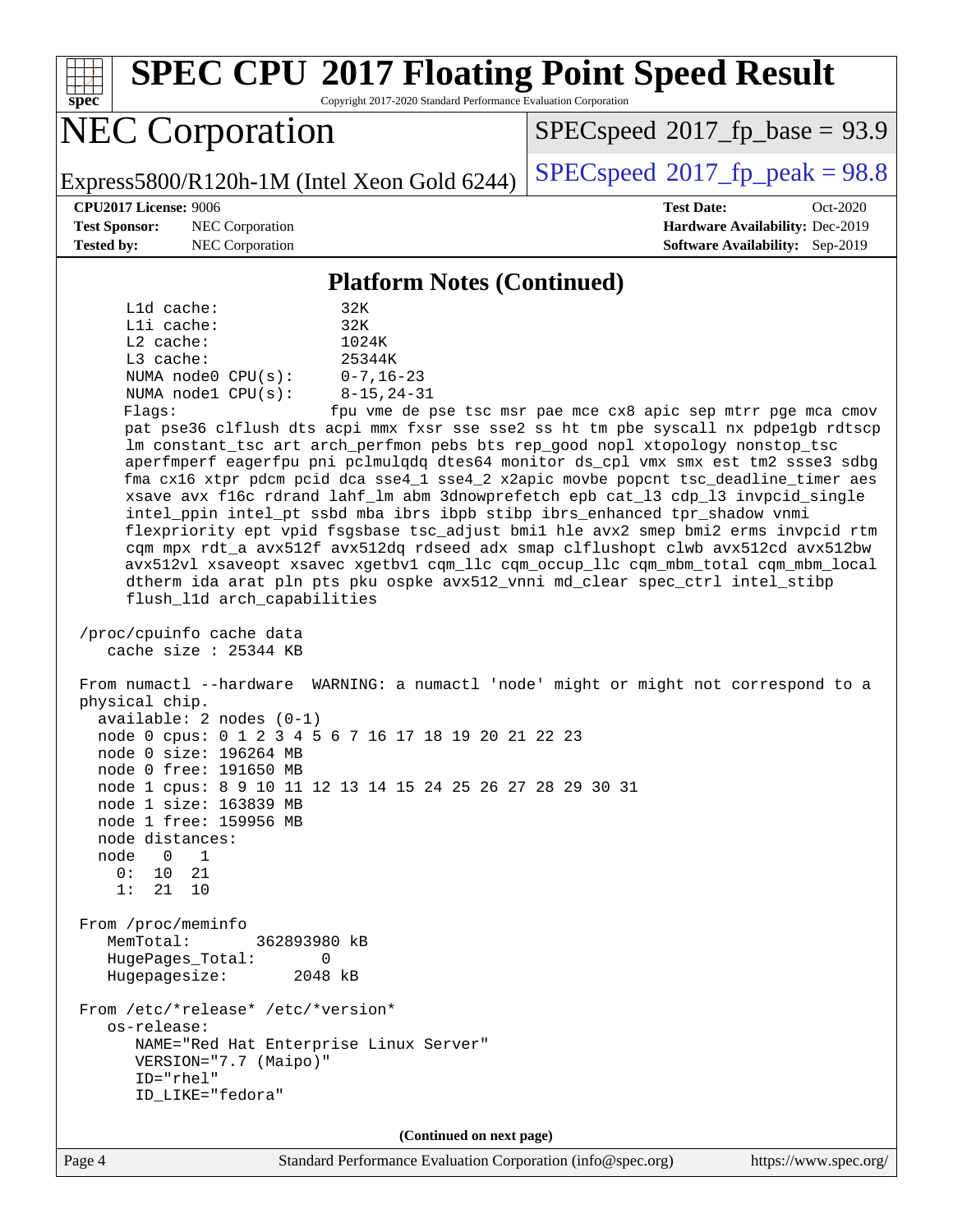**[spec](http://www.spec.org/) [SPEC CPU](http://www.spec.org/auto/cpu2017/Docs/result-fields.html#SPECCPU2017FloatingPointSpeedResult)[2017 Floating Point Speed Result](http://www.spec.org/auto/cpu2017/Docs/result-fields.html#SPECCPU2017FloatingPointSpeedResult)** Copyright 2017-2020 Standard Performance Evaluation Corporation NEC Corporation Express5800/R120h-1M (Intel Xeon Gold 6244) [SPECspeed](http://www.spec.org/auto/cpu2017/Docs/result-fields.html#SPECspeed2017fppeak)<sup>®</sup>[2017\\_fp\\_peak = 9](http://www.spec.org/auto/cpu2017/Docs/result-fields.html#SPECspeed2017fppeak)8.8  $SPECspeed*2017_fp\_base = 93.9$  $SPECspeed*2017_fp\_base = 93.9$ **[CPU2017 License:](http://www.spec.org/auto/cpu2017/Docs/result-fields.html#CPU2017License)** 9006 **[Test Date:](http://www.spec.org/auto/cpu2017/Docs/result-fields.html#TestDate)** Oct-2020 **[Test Sponsor:](http://www.spec.org/auto/cpu2017/Docs/result-fields.html#TestSponsor)** NEC Corporation **[Hardware Availability:](http://www.spec.org/auto/cpu2017/Docs/result-fields.html#HardwareAvailability)** Dec-2019 **[Tested by:](http://www.spec.org/auto/cpu2017/Docs/result-fields.html#Testedby)** NEC Corporation **[Software Availability:](http://www.spec.org/auto/cpu2017/Docs/result-fields.html#SoftwareAvailability)** Sep-2019 **[Platform Notes \(Continued\)](http://www.spec.org/auto/cpu2017/Docs/result-fields.html#PlatformNotes)** VARIANT="Server" VARIANT\_ID="server" VERSION\_ID="7.7" PRETTY\_NAME="Red Hat Enterprise Linux Server 7.7 (Maipo)" redhat-release: Red Hat Enterprise Linux Server release 7.7 (Maipo) system-release: Red Hat Enterprise Linux Server release 7.7 (Maipo) system-release-cpe: cpe:/o:redhat:enterprise\_linux:7.7:ga:server uname -a: Linux r120h1m 3.10.0-1062.1.1.el7.x86\_64 #1 SMP Tue Aug 13 18:39:59 UTC 2019 x86\_64 x86\_64 x86\_64 GNU/Linux Kernel self-reported vulnerability status: CVE-2018-3620 (L1 Terminal Fault): Not affected Microarchitectural Data Sampling: Not affected CVE-2017-5754 (Meltdown): Not affected CVE-2018-3639 (Speculative Store Bypass): Mitigation: Speculative Store Bypass disabled via prctl and seccomp CVE-2017-5753 (Spectre variant 1): Mitigation: Load fences, usercopy/swapgs barriers and \_\_user pointer sanitization CVE-2017-5715 (Spectre variant 2): Mitigation: Full retpoline, IBPB run-level 3 Oct 14 18:22 SPEC is set to: /home/cpu2017 Filesystem Type Size Used Avail Use% Mounted on /dev/sda3 ext4 908G 186G 676G 22% / From /sys/devices/virtual/dmi/id BIOS: NEC U32 03/09/2020 Vendor: NEC Product: Express5800/R120h-1M Serial: JPN0084094 Additional information from dmidecode follows. WARNING: Use caution when you interpret this section. The 'dmidecode' program reads system data which is "intended to allow hardware to be accurately determined", but the intent may not be met, as there are frequent changes to hardware, firmware, and the "DMTF SMBIOS" standard. Memory: 24x HPE P03050-091 16 GB 2 rank 2933 (End of data from sysinfo program)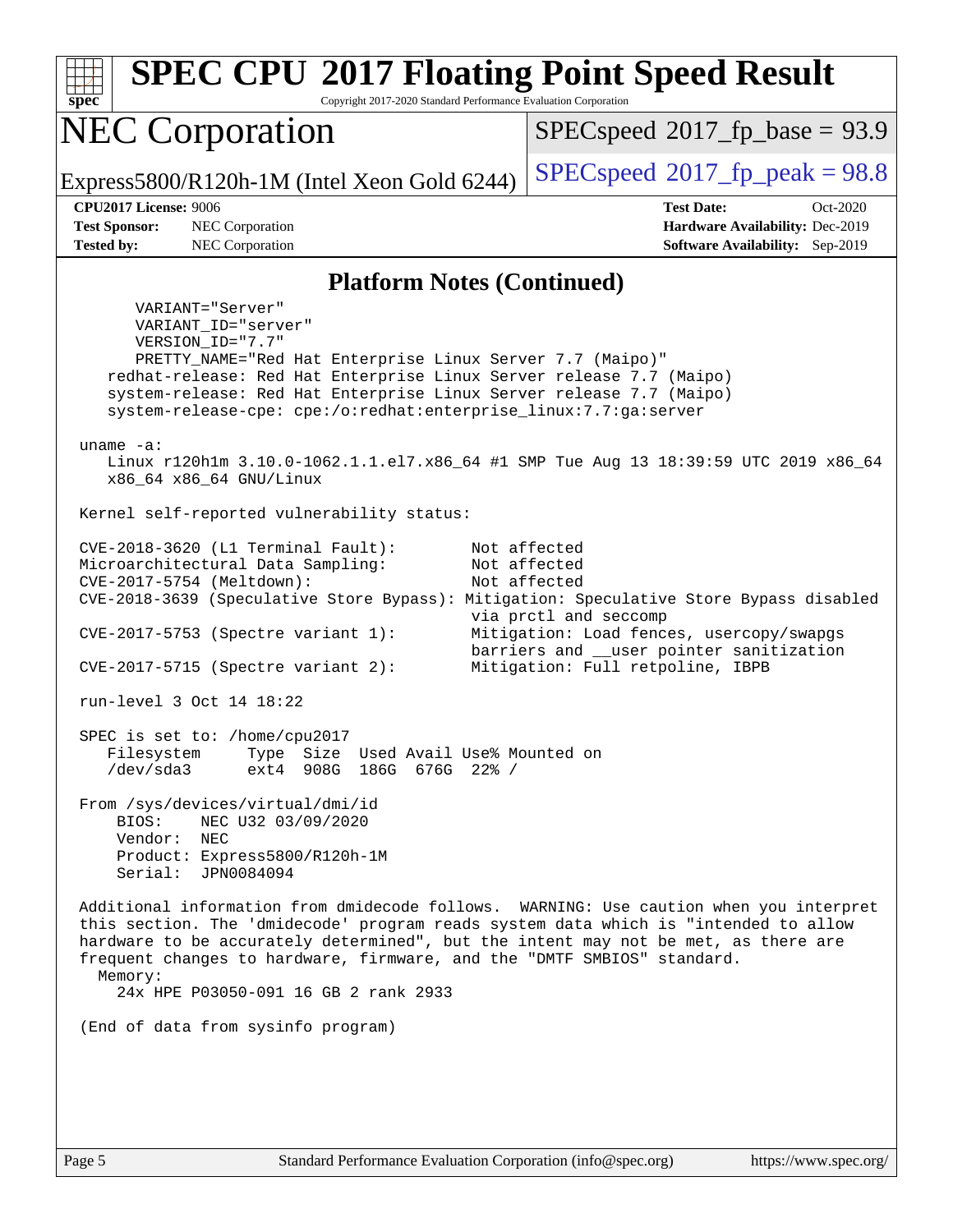| Copyright 2017-2020 Standard Performance Evaluation Corporation                                                                                                                                                                                                                                                                                                                                                                                     |  |  |  |  |
|-----------------------------------------------------------------------------------------------------------------------------------------------------------------------------------------------------------------------------------------------------------------------------------------------------------------------------------------------------------------------------------------------------------------------------------------------------|--|--|--|--|
| $SPEC speed^{\circ}2017$ fp base = 93.9                                                                                                                                                                                                                                                                                                                                                                                                             |  |  |  |  |
| $SPEC speed^{\circ}2017$ [p_peak = 98.8                                                                                                                                                                                                                                                                                                                                                                                                             |  |  |  |  |
| <b>Test Date:</b><br>Oct-2020<br>Hardware Availability: Dec-2019<br>Software Availability: Sep-2019                                                                                                                                                                                                                                                                                                                                                 |  |  |  |  |
| <b>Compiler Version Notes</b>                                                                                                                                                                                                                                                                                                                                                                                                                       |  |  |  |  |
| 619.1bm_s(base, peak) 638.imagick_s(base, peak)                                                                                                                                                                                                                                                                                                                                                                                                     |  |  |  |  |
| Intel(R) C Intel(R) 64 Compiler for applications running on Intel(R) 64,<br>Copyright (C) 1985-2019 Intel Corporation. All rights reserved.                                                                                                                                                                                                                                                                                                         |  |  |  |  |
|                                                                                                                                                                                                                                                                                                                                                                                                                                                     |  |  |  |  |
| Intel(R) $C++$ Intel(R) 64 Compiler for applications running on Intel(R) 64,<br>Copyright (C) 1985-2019 Intel Corporation. All rights reserved.<br>$Intel(R)$ C Intel(R) 64 Compiler for applications running on Intel(R) 64,<br>Copyright (C) 1985-2019 Intel Corporation. All rights reserved.<br>$Intel(R)$ Fortran Intel(R) 64 Compiler for applications running on Intel(R)<br>Copyright (C) 1985-2019 Intel Corporation. All rights reserved. |  |  |  |  |
| 603.bwaves_s(base, peak) 649.fotonik3d_s(base, peak)                                                                                                                                                                                                                                                                                                                                                                                                |  |  |  |  |
| $Intel(R)$ Fortran Intel(R) 64 Compiler for applications running on Intel(R)<br>Copyright (C) 1985-2019 Intel Corporation. All rights reserved.                                                                                                                                                                                                                                                                                                     |  |  |  |  |
| 621.wrf_s(base, peak) 627.cam4_s(base, peak)                                                                                                                                                                                                                                                                                                                                                                                                        |  |  |  |  |
| $Intel(R)$ Fortran Intel(R) 64 Compiler for applications running on Intel(R)<br>Copyright (C) 1985-2019 Intel Corporation. All rights reserved.<br>Intel(R) C Intel(R) 64 Compiler for applications running on Intel(R) 64,<br>Copyright (C) 1985-2019 Intel Corporation. All rights reserved.                                                                                                                                                      |  |  |  |  |
|                                                                                                                                                                                                                                                                                                                                                                                                                                                     |  |  |  |  |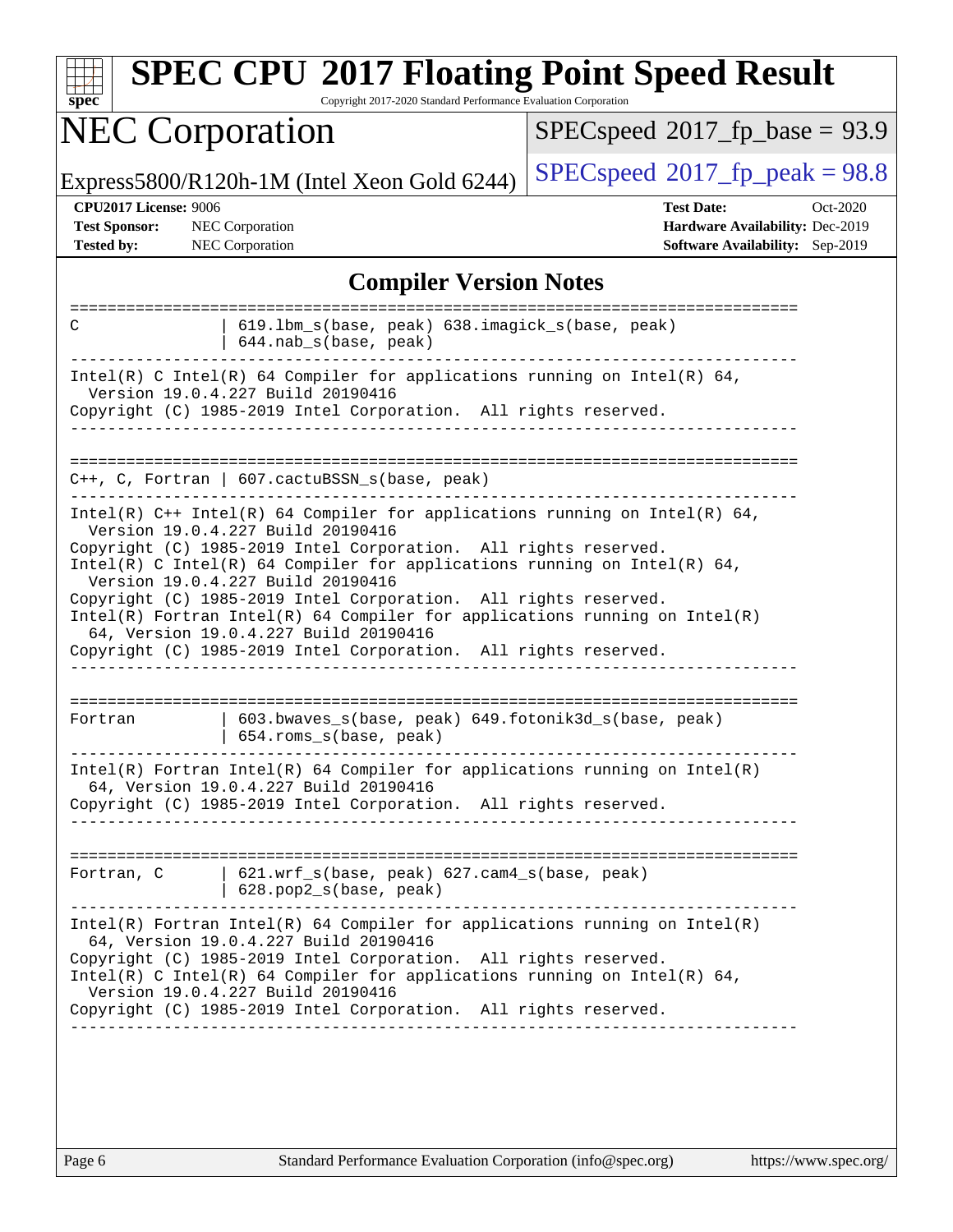

# **[SPEC CPU](http://www.spec.org/auto/cpu2017/Docs/result-fields.html#SPECCPU2017FloatingPointSpeedResult)[2017 Floating Point Speed Result](http://www.spec.org/auto/cpu2017/Docs/result-fields.html#SPECCPU2017FloatingPointSpeedResult)**

Copyright 2017-2020 Standard Performance Evaluation Corporation

# NEC Corporation

 $SPECspeed^{\circledast}2017$  $SPECspeed^{\circledast}2017$  fp base = 93.9

Express5800/R120h-1M (Intel Xeon Gold 6244) [SPECspeed](http://www.spec.org/auto/cpu2017/Docs/result-fields.html#SPECspeed2017fppeak)<sup>®</sup>[2017\\_fp\\_peak = 9](http://www.spec.org/auto/cpu2017/Docs/result-fields.html#SPECspeed2017fppeak)8.8

**[Test Sponsor:](http://www.spec.org/auto/cpu2017/Docs/result-fields.html#TestSponsor)** NEC Corporation **[Hardware Availability:](http://www.spec.org/auto/cpu2017/Docs/result-fields.html#HardwareAvailability)** Dec-2019 **[Tested by:](http://www.spec.org/auto/cpu2017/Docs/result-fields.html#Testedby)** NEC Corporation **[Software Availability:](http://www.spec.org/auto/cpu2017/Docs/result-fields.html#SoftwareAvailability)** Sep-2019

**[CPU2017 License:](http://www.spec.org/auto/cpu2017/Docs/result-fields.html#CPU2017License)** 9006 **[Test Date:](http://www.spec.org/auto/cpu2017/Docs/result-fields.html#TestDate)** Oct-2020

### **[Base Compiler Invocation](http://www.spec.org/auto/cpu2017/Docs/result-fields.html#BaseCompilerInvocation)**

[C benchmarks:](http://www.spec.org/auto/cpu2017/Docs/result-fields.html#Cbenchmarks) [icc -m64 -std=c11](http://www.spec.org/cpu2017/results/res2020q4/cpu2017-20201026-24268.flags.html#user_CCbase_intel_icc_64bit_c11_33ee0cdaae7deeeab2a9725423ba97205ce30f63b9926c2519791662299b76a0318f32ddfffdc46587804de3178b4f9328c46fa7c2b0cd779d7a61945c91cd35)

[Fortran benchmarks](http://www.spec.org/auto/cpu2017/Docs/result-fields.html#Fortranbenchmarks): [ifort -m64](http://www.spec.org/cpu2017/results/res2020q4/cpu2017-20201026-24268.flags.html#user_FCbase_intel_ifort_64bit_24f2bb282fbaeffd6157abe4f878425411749daecae9a33200eee2bee2fe76f3b89351d69a8130dd5949958ce389cf37ff59a95e7a40d588e8d3a57e0c3fd751)

[Benchmarks using both Fortran and C:](http://www.spec.org/auto/cpu2017/Docs/result-fields.html#BenchmarksusingbothFortranandC) [ifort -m64](http://www.spec.org/cpu2017/results/res2020q4/cpu2017-20201026-24268.flags.html#user_CC_FCbase_intel_ifort_64bit_24f2bb282fbaeffd6157abe4f878425411749daecae9a33200eee2bee2fe76f3b89351d69a8130dd5949958ce389cf37ff59a95e7a40d588e8d3a57e0c3fd751) [icc -m64 -std=c11](http://www.spec.org/cpu2017/results/res2020q4/cpu2017-20201026-24268.flags.html#user_CC_FCbase_intel_icc_64bit_c11_33ee0cdaae7deeeab2a9725423ba97205ce30f63b9926c2519791662299b76a0318f32ddfffdc46587804de3178b4f9328c46fa7c2b0cd779d7a61945c91cd35)

[Benchmarks using Fortran, C, and C++:](http://www.spec.org/auto/cpu2017/Docs/result-fields.html#BenchmarksusingFortranCandCXX) [icpc -m64](http://www.spec.org/cpu2017/results/res2020q4/cpu2017-20201026-24268.flags.html#user_CC_CXX_FCbase_intel_icpc_64bit_4ecb2543ae3f1412ef961e0650ca070fec7b7afdcd6ed48761b84423119d1bf6bdf5cad15b44d48e7256388bc77273b966e5eb805aefd121eb22e9299b2ec9d9) [icc -m64 -std=c11](http://www.spec.org/cpu2017/results/res2020q4/cpu2017-20201026-24268.flags.html#user_CC_CXX_FCbase_intel_icc_64bit_c11_33ee0cdaae7deeeab2a9725423ba97205ce30f63b9926c2519791662299b76a0318f32ddfffdc46587804de3178b4f9328c46fa7c2b0cd779d7a61945c91cd35) [ifort -m64](http://www.spec.org/cpu2017/results/res2020q4/cpu2017-20201026-24268.flags.html#user_CC_CXX_FCbase_intel_ifort_64bit_24f2bb282fbaeffd6157abe4f878425411749daecae9a33200eee2bee2fe76f3b89351d69a8130dd5949958ce389cf37ff59a95e7a40d588e8d3a57e0c3fd751)

### **[Base Portability Flags](http://www.spec.org/auto/cpu2017/Docs/result-fields.html#BasePortabilityFlags)**

 603.bwaves\_s: [-DSPEC\\_LP64](http://www.spec.org/cpu2017/results/res2020q4/cpu2017-20201026-24268.flags.html#suite_basePORTABILITY603_bwaves_s_DSPEC_LP64) 607.cactuBSSN\_s: [-DSPEC\\_LP64](http://www.spec.org/cpu2017/results/res2020q4/cpu2017-20201026-24268.flags.html#suite_basePORTABILITY607_cactuBSSN_s_DSPEC_LP64) 619.lbm\_s: [-DSPEC\\_LP64](http://www.spec.org/cpu2017/results/res2020q4/cpu2017-20201026-24268.flags.html#suite_basePORTABILITY619_lbm_s_DSPEC_LP64) 621.wrf\_s: [-DSPEC\\_LP64](http://www.spec.org/cpu2017/results/res2020q4/cpu2017-20201026-24268.flags.html#suite_basePORTABILITY621_wrf_s_DSPEC_LP64) [-DSPEC\\_CASE\\_FLAG](http://www.spec.org/cpu2017/results/res2020q4/cpu2017-20201026-24268.flags.html#b621.wrf_s_baseCPORTABILITY_DSPEC_CASE_FLAG) [-convert big\\_endian](http://www.spec.org/cpu2017/results/res2020q4/cpu2017-20201026-24268.flags.html#user_baseFPORTABILITY621_wrf_s_convert_big_endian_c3194028bc08c63ac5d04de18c48ce6d347e4e562e8892b8bdbdc0214820426deb8554edfa529a3fb25a586e65a3d812c835984020483e7e73212c4d31a38223) 627.cam4\_s: [-DSPEC\\_LP64](http://www.spec.org/cpu2017/results/res2020q4/cpu2017-20201026-24268.flags.html#suite_basePORTABILITY627_cam4_s_DSPEC_LP64) [-DSPEC\\_CASE\\_FLAG](http://www.spec.org/cpu2017/results/res2020q4/cpu2017-20201026-24268.flags.html#b627.cam4_s_baseCPORTABILITY_DSPEC_CASE_FLAG) 628.pop2\_s: [-DSPEC\\_LP64](http://www.spec.org/cpu2017/results/res2020q4/cpu2017-20201026-24268.flags.html#suite_basePORTABILITY628_pop2_s_DSPEC_LP64) [-DSPEC\\_CASE\\_FLAG](http://www.spec.org/cpu2017/results/res2020q4/cpu2017-20201026-24268.flags.html#b628.pop2_s_baseCPORTABILITY_DSPEC_CASE_FLAG) [-convert big\\_endian](http://www.spec.org/cpu2017/results/res2020q4/cpu2017-20201026-24268.flags.html#user_baseFPORTABILITY628_pop2_s_convert_big_endian_c3194028bc08c63ac5d04de18c48ce6d347e4e562e8892b8bdbdc0214820426deb8554edfa529a3fb25a586e65a3d812c835984020483e7e73212c4d31a38223) [-assume byterecl](http://www.spec.org/cpu2017/results/res2020q4/cpu2017-20201026-24268.flags.html#user_baseFPORTABILITY628_pop2_s_assume_byterecl_7e47d18b9513cf18525430bbf0f2177aa9bf368bc7a059c09b2c06a34b53bd3447c950d3f8d6c70e3faf3a05c8557d66a5798b567902e8849adc142926523472) 638.imagick\_s: [-DSPEC\\_LP64](http://www.spec.org/cpu2017/results/res2020q4/cpu2017-20201026-24268.flags.html#suite_basePORTABILITY638_imagick_s_DSPEC_LP64) 644.nab\_s: [-DSPEC\\_LP64](http://www.spec.org/cpu2017/results/res2020q4/cpu2017-20201026-24268.flags.html#suite_basePORTABILITY644_nab_s_DSPEC_LP64) 649.fotonik3d\_s: [-DSPEC\\_LP64](http://www.spec.org/cpu2017/results/res2020q4/cpu2017-20201026-24268.flags.html#suite_basePORTABILITY649_fotonik3d_s_DSPEC_LP64) 654.roms\_s: [-DSPEC\\_LP64](http://www.spec.org/cpu2017/results/res2020q4/cpu2017-20201026-24268.flags.html#suite_basePORTABILITY654_roms_s_DSPEC_LP64)

### **[Base Optimization Flags](http://www.spec.org/auto/cpu2017/Docs/result-fields.html#BaseOptimizationFlags)**

#### [C benchmarks](http://www.spec.org/auto/cpu2017/Docs/result-fields.html#Cbenchmarks): [-xCORE-AVX512](http://www.spec.org/cpu2017/results/res2020q4/cpu2017-20201026-24268.flags.html#user_CCbase_f-xCORE-AVX512) [-ipo](http://www.spec.org/cpu2017/results/res2020q4/cpu2017-20201026-24268.flags.html#user_CCbase_f-ipo) [-O3](http://www.spec.org/cpu2017/results/res2020q4/cpu2017-20201026-24268.flags.html#user_CCbase_f-O3) [-no-prec-div](http://www.spec.org/cpu2017/results/res2020q4/cpu2017-20201026-24268.flags.html#user_CCbase_f-no-prec-div) [-qopt-prefetch](http://www.spec.org/cpu2017/results/res2020q4/cpu2017-20201026-24268.flags.html#user_CCbase_f-qopt-prefetch) [-ffinite-math-only](http://www.spec.org/cpu2017/results/res2020q4/cpu2017-20201026-24268.flags.html#user_CCbase_f_finite_math_only_cb91587bd2077682c4b38af759c288ed7c732db004271a9512da14a4f8007909a5f1427ecbf1a0fb78ff2a814402c6114ac565ca162485bbcae155b5e4258871) [-qopt-mem-layout-trans=4](http://www.spec.org/cpu2017/results/res2020q4/cpu2017-20201026-24268.flags.html#user_CCbase_f-qopt-mem-layout-trans_fa39e755916c150a61361b7846f310bcdf6f04e385ef281cadf3647acec3f0ae266d1a1d22d972a7087a248fd4e6ca390a3634700869573d231a252c784941a8) [-qopenmp](http://www.spec.org/cpu2017/results/res2020q4/cpu2017-20201026-24268.flags.html#user_CCbase_qopenmp_16be0c44f24f464004c6784a7acb94aca937f053568ce72f94b139a11c7c168634a55f6653758ddd83bcf7b8463e8028bb0b48b77bcddc6b78d5d95bb1df2967) [-DSPEC\\_OPENMP](http://www.spec.org/cpu2017/results/res2020q4/cpu2017-20201026-24268.flags.html#suite_CCbase_DSPEC_OPENMP) [Fortran benchmarks](http://www.spec.org/auto/cpu2017/Docs/result-fields.html#Fortranbenchmarks): -DSPEC OPENMP [-xCORE-AVX512](http://www.spec.org/cpu2017/results/res2020q4/cpu2017-20201026-24268.flags.html#user_FCbase_f-xCORE-AVX512) [-ipo](http://www.spec.org/cpu2017/results/res2020q4/cpu2017-20201026-24268.flags.html#user_FCbase_f-ipo) [-O3](http://www.spec.org/cpu2017/results/res2020q4/cpu2017-20201026-24268.flags.html#user_FCbase_f-O3) [-no-prec-div](http://www.spec.org/cpu2017/results/res2020q4/cpu2017-20201026-24268.flags.html#user_FCbase_f-no-prec-div) [-qopt-prefetch](http://www.spec.org/cpu2017/results/res2020q4/cpu2017-20201026-24268.flags.html#user_FCbase_f-qopt-prefetch) [-ffinite-math-only](http://www.spec.org/cpu2017/results/res2020q4/cpu2017-20201026-24268.flags.html#user_FCbase_f_finite_math_only_cb91587bd2077682c4b38af759c288ed7c732db004271a9512da14a4f8007909a5f1427ecbf1a0fb78ff2a814402c6114ac565ca162485bbcae155b5e4258871) [-qopt-mem-layout-trans=4](http://www.spec.org/cpu2017/results/res2020q4/cpu2017-20201026-24268.flags.html#user_FCbase_f-qopt-mem-layout-trans_fa39e755916c150a61361b7846f310bcdf6f04e385ef281cadf3647acec3f0ae266d1a1d22d972a7087a248fd4e6ca390a3634700869573d231a252c784941a8) [-qopenmp](http://www.spec.org/cpu2017/results/res2020q4/cpu2017-20201026-24268.flags.html#user_FCbase_qopenmp_16be0c44f24f464004c6784a7acb94aca937f053568ce72f94b139a11c7c168634a55f6653758ddd83bcf7b8463e8028bb0b48b77bcddc6b78d5d95bb1df2967) [-nostandard-realloc-lhs](http://www.spec.org/cpu2017/results/res2020q4/cpu2017-20201026-24268.flags.html#user_FCbase_f_2003_std_realloc_82b4557e90729c0f113870c07e44d33d6f5a304b4f63d4c15d2d0f1fab99f5daaed73bdb9275d9ae411527f28b936061aa8b9c8f2d63842963b95c9dd6426b8a) [Benchmarks using both Fortran and C](http://www.spec.org/auto/cpu2017/Docs/result-fields.html#BenchmarksusingbothFortranandC): [-xCORE-AVX512](http://www.spec.org/cpu2017/results/res2020q4/cpu2017-20201026-24268.flags.html#user_CC_FCbase_f-xCORE-AVX512) [-ipo](http://www.spec.org/cpu2017/results/res2020q4/cpu2017-20201026-24268.flags.html#user_CC_FCbase_f-ipo) [-O3](http://www.spec.org/cpu2017/results/res2020q4/cpu2017-20201026-24268.flags.html#user_CC_FCbase_f-O3) [-no-prec-div](http://www.spec.org/cpu2017/results/res2020q4/cpu2017-20201026-24268.flags.html#user_CC_FCbase_f-no-prec-div) [-qopt-prefetch](http://www.spec.org/cpu2017/results/res2020q4/cpu2017-20201026-24268.flags.html#user_CC_FCbase_f-qopt-prefetch) [-ffinite-math-only](http://www.spec.org/cpu2017/results/res2020q4/cpu2017-20201026-24268.flags.html#user_CC_FCbase_f_finite_math_only_cb91587bd2077682c4b38af759c288ed7c732db004271a9512da14a4f8007909a5f1427ecbf1a0fb78ff2a814402c6114ac565ca162485bbcae155b5e4258871) [-qopt-mem-layout-trans=4](http://www.spec.org/cpu2017/results/res2020q4/cpu2017-20201026-24268.flags.html#user_CC_FCbase_f-qopt-mem-layout-trans_fa39e755916c150a61361b7846f310bcdf6f04e385ef281cadf3647acec3f0ae266d1a1d22d972a7087a248fd4e6ca390a3634700869573d231a252c784941a8) [-qopenmp](http://www.spec.org/cpu2017/results/res2020q4/cpu2017-20201026-24268.flags.html#user_CC_FCbase_qopenmp_16be0c44f24f464004c6784a7acb94aca937f053568ce72f94b139a11c7c168634a55f6653758ddd83bcf7b8463e8028bb0b48b77bcddc6b78d5d95bb1df2967) [-DSPEC\\_OPENMP](http://www.spec.org/cpu2017/results/res2020q4/cpu2017-20201026-24268.flags.html#suite_CC_FCbase_DSPEC_OPENMP) [-nostandard-realloc-lhs](http://www.spec.org/cpu2017/results/res2020q4/cpu2017-20201026-24268.flags.html#user_CC_FCbase_f_2003_std_realloc_82b4557e90729c0f113870c07e44d33d6f5a304b4f63d4c15d2d0f1fab99f5daaed73bdb9275d9ae411527f28b936061aa8b9c8f2d63842963b95c9dd6426b8a) **(Continued on next page)**

Page 7 Standard Performance Evaluation Corporation [\(info@spec.org\)](mailto:info@spec.org) <https://www.spec.org/>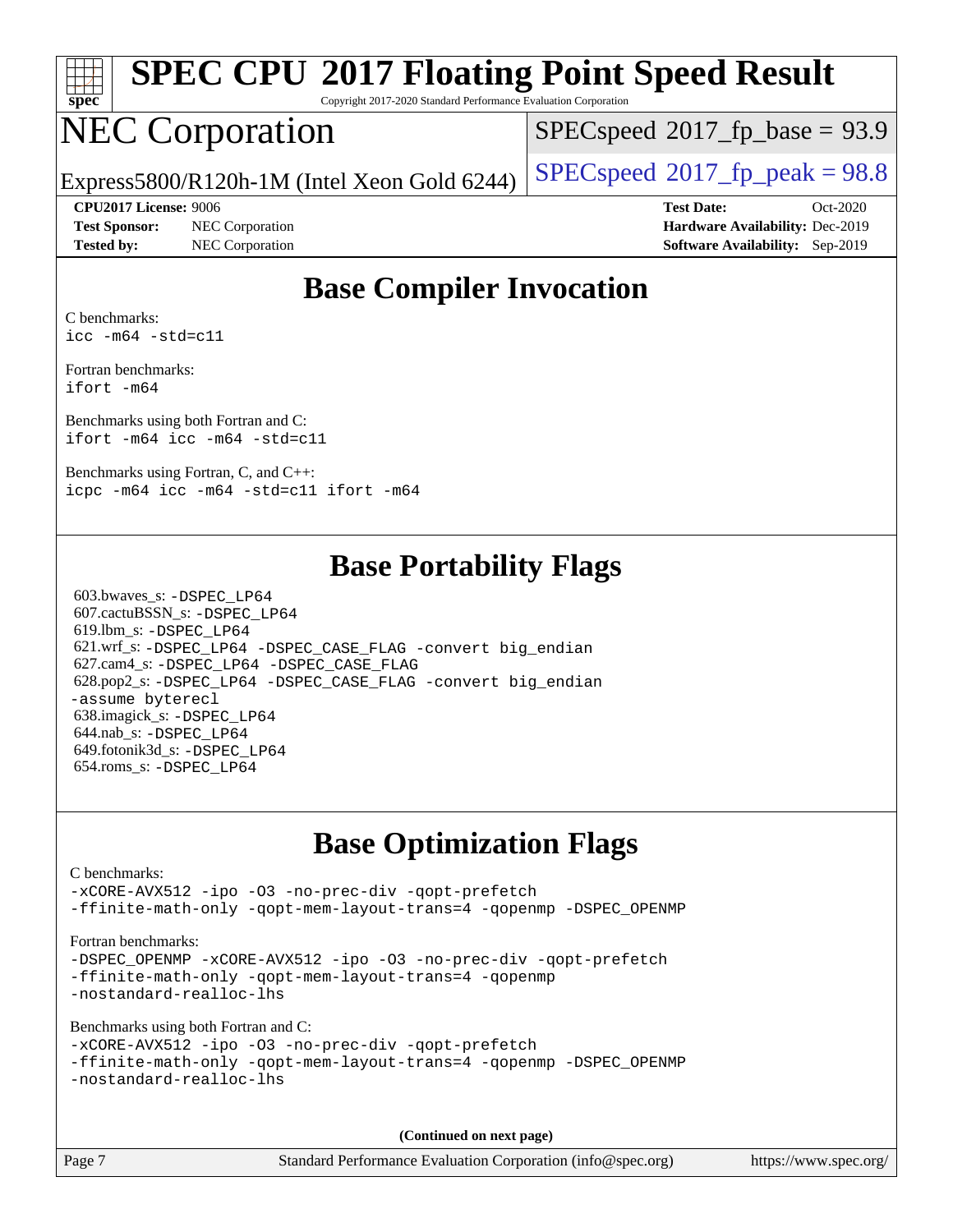

# **[SPEC CPU](http://www.spec.org/auto/cpu2017/Docs/result-fields.html#SPECCPU2017FloatingPointSpeedResult)[2017 Floating Point Speed Result](http://www.spec.org/auto/cpu2017/Docs/result-fields.html#SPECCPU2017FloatingPointSpeedResult)**

Copyright 2017-2020 Standard Performance Evaluation Corporation

# NEC Corporation

 $SPECspeed*2017_fp\_base = 93.9$  $SPECspeed*2017_fp\_base = 93.9$ 

Express5800/R120h-1M (Intel Xeon Gold 6244) [SPECspeed](http://www.spec.org/auto/cpu2017/Docs/result-fields.html#SPECspeed2017fppeak)<sup>®</sup>[2017\\_fp\\_peak = 9](http://www.spec.org/auto/cpu2017/Docs/result-fields.html#SPECspeed2017fppeak)8.8

**[Tested by:](http://www.spec.org/auto/cpu2017/Docs/result-fields.html#Testedby)** NEC Corporation **[Software Availability:](http://www.spec.org/auto/cpu2017/Docs/result-fields.html#SoftwareAvailability)** Sep-2019

**[CPU2017 License:](http://www.spec.org/auto/cpu2017/Docs/result-fields.html#CPU2017License)** 9006 **[Test Date:](http://www.spec.org/auto/cpu2017/Docs/result-fields.html#TestDate)** Oct-2020 **[Test Sponsor:](http://www.spec.org/auto/cpu2017/Docs/result-fields.html#TestSponsor)** NEC Corporation **[Hardware Availability:](http://www.spec.org/auto/cpu2017/Docs/result-fields.html#HardwareAvailability)** Dec-2019

## **[Base Optimization Flags \(Continued\)](http://www.spec.org/auto/cpu2017/Docs/result-fields.html#BaseOptimizationFlags)**

[Benchmarks using Fortran, C, and C++:](http://www.spec.org/auto/cpu2017/Docs/result-fields.html#BenchmarksusingFortranCandCXX)

[-xCORE-AVX512](http://www.spec.org/cpu2017/results/res2020q4/cpu2017-20201026-24268.flags.html#user_CC_CXX_FCbase_f-xCORE-AVX512) [-ipo](http://www.spec.org/cpu2017/results/res2020q4/cpu2017-20201026-24268.flags.html#user_CC_CXX_FCbase_f-ipo) [-O3](http://www.spec.org/cpu2017/results/res2020q4/cpu2017-20201026-24268.flags.html#user_CC_CXX_FCbase_f-O3) [-no-prec-div](http://www.spec.org/cpu2017/results/res2020q4/cpu2017-20201026-24268.flags.html#user_CC_CXX_FCbase_f-no-prec-div) [-qopt-prefetch](http://www.spec.org/cpu2017/results/res2020q4/cpu2017-20201026-24268.flags.html#user_CC_CXX_FCbase_f-qopt-prefetch)

[-ffinite-math-only](http://www.spec.org/cpu2017/results/res2020q4/cpu2017-20201026-24268.flags.html#user_CC_CXX_FCbase_f_finite_math_only_cb91587bd2077682c4b38af759c288ed7c732db004271a9512da14a4f8007909a5f1427ecbf1a0fb78ff2a814402c6114ac565ca162485bbcae155b5e4258871) [-qopt-mem-layout-trans=4](http://www.spec.org/cpu2017/results/res2020q4/cpu2017-20201026-24268.flags.html#user_CC_CXX_FCbase_f-qopt-mem-layout-trans_fa39e755916c150a61361b7846f310bcdf6f04e385ef281cadf3647acec3f0ae266d1a1d22d972a7087a248fd4e6ca390a3634700869573d231a252c784941a8) [-qopenmp](http://www.spec.org/cpu2017/results/res2020q4/cpu2017-20201026-24268.flags.html#user_CC_CXX_FCbase_qopenmp_16be0c44f24f464004c6784a7acb94aca937f053568ce72f94b139a11c7c168634a55f6653758ddd83bcf7b8463e8028bb0b48b77bcddc6b78d5d95bb1df2967) [-DSPEC\\_OPENMP](http://www.spec.org/cpu2017/results/res2020q4/cpu2017-20201026-24268.flags.html#suite_CC_CXX_FCbase_DSPEC_OPENMP) [-nostandard-realloc-lhs](http://www.spec.org/cpu2017/results/res2020q4/cpu2017-20201026-24268.flags.html#user_CC_CXX_FCbase_f_2003_std_realloc_82b4557e90729c0f113870c07e44d33d6f5a304b4f63d4c15d2d0f1fab99f5daaed73bdb9275d9ae411527f28b936061aa8b9c8f2d63842963b95c9dd6426b8a)

## **[Peak Compiler Invocation](http://www.spec.org/auto/cpu2017/Docs/result-fields.html#PeakCompilerInvocation)**

[C benchmarks](http://www.spec.org/auto/cpu2017/Docs/result-fields.html#Cbenchmarks): [icc -m64 -std=c11](http://www.spec.org/cpu2017/results/res2020q4/cpu2017-20201026-24268.flags.html#user_CCpeak_intel_icc_64bit_c11_33ee0cdaae7deeeab2a9725423ba97205ce30f63b9926c2519791662299b76a0318f32ddfffdc46587804de3178b4f9328c46fa7c2b0cd779d7a61945c91cd35)

[Fortran benchmarks](http://www.spec.org/auto/cpu2017/Docs/result-fields.html#Fortranbenchmarks): [ifort -m64](http://www.spec.org/cpu2017/results/res2020q4/cpu2017-20201026-24268.flags.html#user_FCpeak_intel_ifort_64bit_24f2bb282fbaeffd6157abe4f878425411749daecae9a33200eee2bee2fe76f3b89351d69a8130dd5949958ce389cf37ff59a95e7a40d588e8d3a57e0c3fd751)

[Benchmarks using both Fortran and C](http://www.spec.org/auto/cpu2017/Docs/result-fields.html#BenchmarksusingbothFortranandC): [ifort -m64](http://www.spec.org/cpu2017/results/res2020q4/cpu2017-20201026-24268.flags.html#user_CC_FCpeak_intel_ifort_64bit_24f2bb282fbaeffd6157abe4f878425411749daecae9a33200eee2bee2fe76f3b89351d69a8130dd5949958ce389cf37ff59a95e7a40d588e8d3a57e0c3fd751) [icc -m64 -std=c11](http://www.spec.org/cpu2017/results/res2020q4/cpu2017-20201026-24268.flags.html#user_CC_FCpeak_intel_icc_64bit_c11_33ee0cdaae7deeeab2a9725423ba97205ce30f63b9926c2519791662299b76a0318f32ddfffdc46587804de3178b4f9328c46fa7c2b0cd779d7a61945c91cd35)

[Benchmarks using Fortran, C, and C++:](http://www.spec.org/auto/cpu2017/Docs/result-fields.html#BenchmarksusingFortranCandCXX) [icpc -m64](http://www.spec.org/cpu2017/results/res2020q4/cpu2017-20201026-24268.flags.html#user_CC_CXX_FCpeak_intel_icpc_64bit_4ecb2543ae3f1412ef961e0650ca070fec7b7afdcd6ed48761b84423119d1bf6bdf5cad15b44d48e7256388bc77273b966e5eb805aefd121eb22e9299b2ec9d9) [icc -m64 -std=c11](http://www.spec.org/cpu2017/results/res2020q4/cpu2017-20201026-24268.flags.html#user_CC_CXX_FCpeak_intel_icc_64bit_c11_33ee0cdaae7deeeab2a9725423ba97205ce30f63b9926c2519791662299b76a0318f32ddfffdc46587804de3178b4f9328c46fa7c2b0cd779d7a61945c91cd35) [ifort -m64](http://www.spec.org/cpu2017/results/res2020q4/cpu2017-20201026-24268.flags.html#user_CC_CXX_FCpeak_intel_ifort_64bit_24f2bb282fbaeffd6157abe4f878425411749daecae9a33200eee2bee2fe76f3b89351d69a8130dd5949958ce389cf37ff59a95e7a40d588e8d3a57e0c3fd751)

### **[Peak Portability Flags](http://www.spec.org/auto/cpu2017/Docs/result-fields.html#PeakPortabilityFlags)**

Same as Base Portability Flags

### **[Peak Optimization Flags](http://www.spec.org/auto/cpu2017/Docs/result-fields.html#PeakOptimizationFlags)**

[C benchmarks](http://www.spec.org/auto/cpu2017/Docs/result-fields.html#Cbenchmarks):

[-xCORE-AVX512](http://www.spec.org/cpu2017/results/res2020q4/cpu2017-20201026-24268.flags.html#user_CCpeak_f-xCORE-AVX512) [-ipo](http://www.spec.org/cpu2017/results/res2020q4/cpu2017-20201026-24268.flags.html#user_CCpeak_f-ipo) [-O3](http://www.spec.org/cpu2017/results/res2020q4/cpu2017-20201026-24268.flags.html#user_CCpeak_f-O3) [-no-prec-div](http://www.spec.org/cpu2017/results/res2020q4/cpu2017-20201026-24268.flags.html#user_CCpeak_f-no-prec-div) [-qopt-prefetch](http://www.spec.org/cpu2017/results/res2020q4/cpu2017-20201026-24268.flags.html#user_CCpeak_f-qopt-prefetch) [-ffinite-math-only](http://www.spec.org/cpu2017/results/res2020q4/cpu2017-20201026-24268.flags.html#user_CCpeak_f_finite_math_only_cb91587bd2077682c4b38af759c288ed7c732db004271a9512da14a4f8007909a5f1427ecbf1a0fb78ff2a814402c6114ac565ca162485bbcae155b5e4258871) [-qopt-mem-layout-trans=4](http://www.spec.org/cpu2017/results/res2020q4/cpu2017-20201026-24268.flags.html#user_CCpeak_f-qopt-mem-layout-trans_fa39e755916c150a61361b7846f310bcdf6f04e385ef281cadf3647acec3f0ae266d1a1d22d972a7087a248fd4e6ca390a3634700869573d231a252c784941a8) [-qopenmp](http://www.spec.org/cpu2017/results/res2020q4/cpu2017-20201026-24268.flags.html#user_CCpeak_qopenmp_16be0c44f24f464004c6784a7acb94aca937f053568ce72f94b139a11c7c168634a55f6653758ddd83bcf7b8463e8028bb0b48b77bcddc6b78d5d95bb1df2967) [-DSPEC\\_OPENMP](http://www.spec.org/cpu2017/results/res2020q4/cpu2017-20201026-24268.flags.html#suite_CCpeak_DSPEC_OPENMP)

[Fortran benchmarks](http://www.spec.org/auto/cpu2017/Docs/result-fields.html#Fortranbenchmarks):

 603.bwaves\_s: [-prof-gen](http://www.spec.org/cpu2017/results/res2020q4/cpu2017-20201026-24268.flags.html#user_peakPASS1_FFLAGSPASS1_LDFLAGS603_bwaves_s_prof_gen_5aa4926d6013ddb2a31985c654b3eb18169fc0c6952a63635c234f711e6e63dd76e94ad52365559451ec499a2cdb89e4dc58ba4c67ef54ca681ffbe1461d6b36)(pass 1) [-prof-use](http://www.spec.org/cpu2017/results/res2020q4/cpu2017-20201026-24268.flags.html#user_peakPASS2_FFLAGSPASS2_LDFLAGS603_bwaves_s_prof_use_1a21ceae95f36a2b53c25747139a6c16ca95bd9def2a207b4f0849963b97e94f5260e30a0c64f4bb623698870e679ca08317ef8150905d41bd88c6f78df73f19)(pass 2) [-DSPEC\\_SUPPRESS\\_OPENMP](http://www.spec.org/cpu2017/results/res2020q4/cpu2017-20201026-24268.flags.html#suite_peakPASS1_FOPTIMIZE603_bwaves_s_DSPEC_SUPPRESS_OPENMP) -DSPEC OPENMP [-O2](http://www.spec.org/cpu2017/results/res2020q4/cpu2017-20201026-24268.flags.html#user_peakPASS1_FOPTIMIZE603_bwaves_s_f-O2) [-xCORE-AVX512](http://www.spec.org/cpu2017/results/res2020q4/cpu2017-20201026-24268.flags.html#user_peakPASS2_FOPTIMIZE603_bwaves_s_f-xCORE-AVX512) [-qopt-prefetch](http://www.spec.org/cpu2017/results/res2020q4/cpu2017-20201026-24268.flags.html#user_peakPASS1_FOPTIMIZEPASS2_FOPTIMIZE603_bwaves_s_f-qopt-prefetch) [-ipo](http://www.spec.org/cpu2017/results/res2020q4/cpu2017-20201026-24268.flags.html#user_peakPASS2_FOPTIMIZE603_bwaves_s_f-ipo) [-O3](http://www.spec.org/cpu2017/results/res2020q4/cpu2017-20201026-24268.flags.html#user_peakPASS2_FOPTIMIZE603_bwaves_s_f-O3) [-ffinite-math-only](http://www.spec.org/cpu2017/results/res2020q4/cpu2017-20201026-24268.flags.html#user_peakPASS1_FOPTIMIZEPASS2_FOPTIMIZE603_bwaves_s_f_finite_math_only_cb91587bd2077682c4b38af759c288ed7c732db004271a9512da14a4f8007909a5f1427ecbf1a0fb78ff2a814402c6114ac565ca162485bbcae155b5e4258871) [-no-prec-div](http://www.spec.org/cpu2017/results/res2020q4/cpu2017-20201026-24268.flags.html#user_peakPASS2_FOPTIMIZE603_bwaves_s_f-no-prec-div) [-qopt-mem-layout-trans=4](http://www.spec.org/cpu2017/results/res2020q4/cpu2017-20201026-24268.flags.html#user_peakPASS1_FOPTIMIZEPASS2_FOPTIMIZE603_bwaves_s_f-qopt-mem-layout-trans_fa39e755916c150a61361b7846f310bcdf6f04e385ef281cadf3647acec3f0ae266d1a1d22d972a7087a248fd4e6ca390a3634700869573d231a252c784941a8) [-qopenmp](http://www.spec.org/cpu2017/results/res2020q4/cpu2017-20201026-24268.flags.html#user_peakPASS2_FOPTIMIZE603_bwaves_s_qopenmp_16be0c44f24f464004c6784a7acb94aca937f053568ce72f94b139a11c7c168634a55f6653758ddd83bcf7b8463e8028bb0b48b77bcddc6b78d5d95bb1df2967) [-nostandard-realloc-lhs](http://www.spec.org/cpu2017/results/res2020q4/cpu2017-20201026-24268.flags.html#user_peakEXTRA_FOPTIMIZE603_bwaves_s_f_2003_std_realloc_82b4557e90729c0f113870c07e44d33d6f5a304b4f63d4c15d2d0f1fab99f5daaed73bdb9275d9ae411527f28b936061aa8b9c8f2d63842963b95c9dd6426b8a)

649.fotonik3d\_s: Same as 603.bwaves\_s

 654.roms\_s: [-DSPEC\\_OPENMP](http://www.spec.org/cpu2017/results/res2020q4/cpu2017-20201026-24268.flags.html#suite_peakFOPTIMIZE654_roms_s_DSPEC_OPENMP) [-xCORE-AVX512](http://www.spec.org/cpu2017/results/res2020q4/cpu2017-20201026-24268.flags.html#user_peakFOPTIMIZE654_roms_s_f-xCORE-AVX512) [-ipo](http://www.spec.org/cpu2017/results/res2020q4/cpu2017-20201026-24268.flags.html#user_peakFOPTIMIZE654_roms_s_f-ipo) [-O3](http://www.spec.org/cpu2017/results/res2020q4/cpu2017-20201026-24268.flags.html#user_peakFOPTIMIZE654_roms_s_f-O3) [-no-prec-div](http://www.spec.org/cpu2017/results/res2020q4/cpu2017-20201026-24268.flags.html#user_peakFOPTIMIZE654_roms_s_f-no-prec-div) [-qopt-prefetch](http://www.spec.org/cpu2017/results/res2020q4/cpu2017-20201026-24268.flags.html#user_peakFOPTIMIZE654_roms_s_f-qopt-prefetch) [-ffinite-math-only](http://www.spec.org/cpu2017/results/res2020q4/cpu2017-20201026-24268.flags.html#user_peakFOPTIMIZE654_roms_s_f_finite_math_only_cb91587bd2077682c4b38af759c288ed7c732db004271a9512da14a4f8007909a5f1427ecbf1a0fb78ff2a814402c6114ac565ca162485bbcae155b5e4258871) [-qopt-mem-layout-trans=4](http://www.spec.org/cpu2017/results/res2020q4/cpu2017-20201026-24268.flags.html#user_peakFOPTIMIZE654_roms_s_f-qopt-mem-layout-trans_fa39e755916c150a61361b7846f310bcdf6f04e385ef281cadf3647acec3f0ae266d1a1d22d972a7087a248fd4e6ca390a3634700869573d231a252c784941a8)

**(Continued on next page)**

| Page 8 | Standard Performance Evaluation Corporation (info@spec.org) | https://www.spec.org/ |
|--------|-------------------------------------------------------------|-----------------------|
|--------|-------------------------------------------------------------|-----------------------|